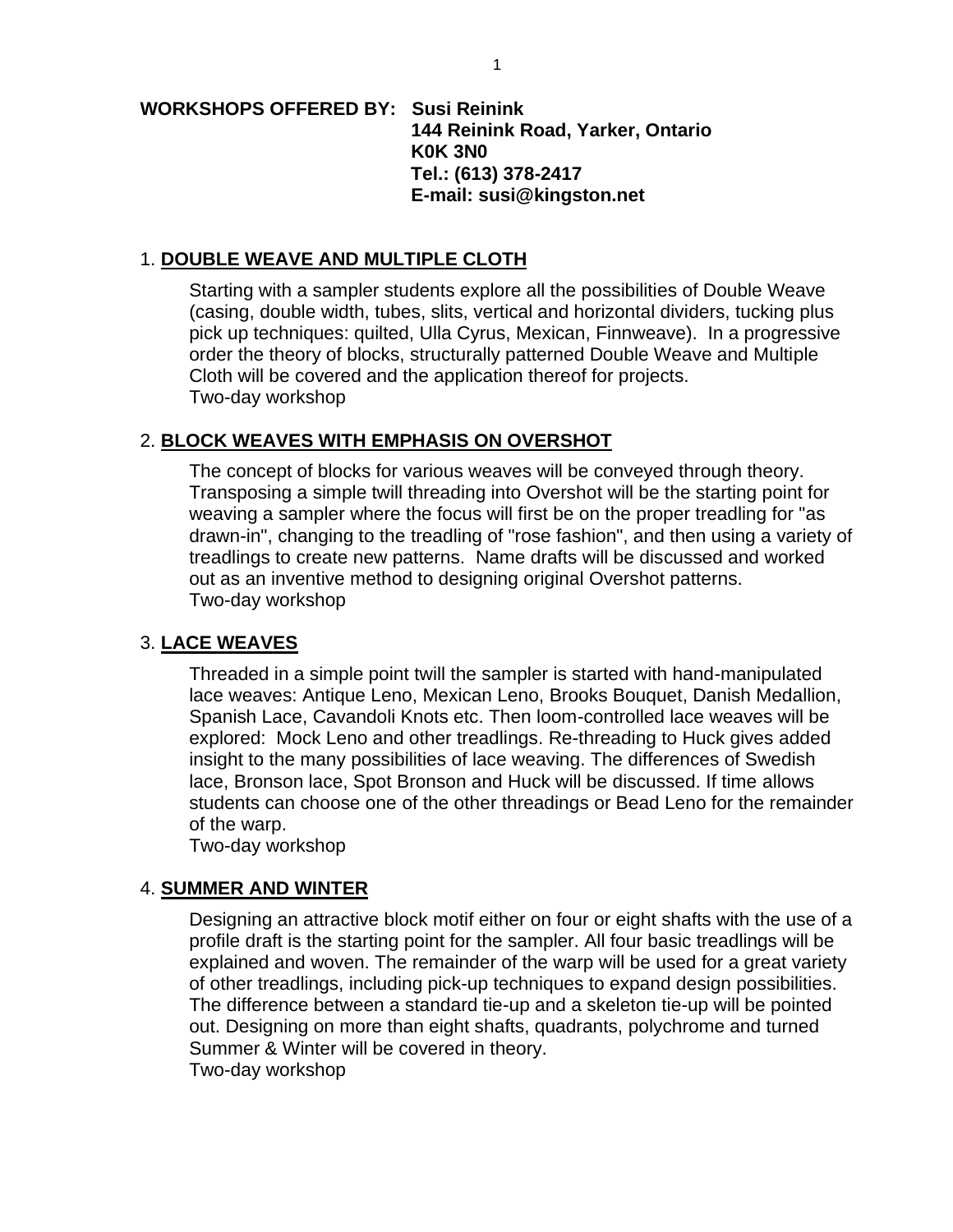# 5. **COLOUR AND WEAVE EFFECTS**

Through Colour and Weave Effects visual patterns can be obtained even on a mere two shafts (Logcabin). A myriad of possibilities opens up with a simple straight draw on four shafts. The workshop will deal in a logical progression from these basic weaves to more complicated threadings and to the subtle patterns of Shadow Weave. Diversified Plain Weave will be explained in theory. Two-day workshop

## 6. **MULTIPLE SHAFT WEAVING**

A workshop to familiarize participants with the scope that more than four shafts provide. By way of a woven sampler participants are introduced to some basic 8-shaft threadings with various treadlings, then into combined weaves. The design possibilities of multi-shaft blocks are examined in various techniques (Summer & Winter, Weft Brocade, Bronson Lace) and participants are encouraged to create their very own patterns. Two-day workshop

## 7. **PICTORIAL WEAVING**

 Making pictorial motives or free-form designs can be done on many 4 shaft threadings through inlay or pick-up. Looms will be set up in a variety of weaves; Summer and Winter, Double Weave (Ulla Cyrus, Quilted, Mexican Pick-up and Finnweave), Floating warp, Twill, Damask, Bronson Lace, Beiderwand and more. Participants move from loom to loom to weave their samples. Two extra looms will be set up to eliminate waiting time. The possibilities of loom-controlled designs on multi harnesses will be discussed in theory including Boundweave, Summer & Winter and Bronson Lace.

Two-day workshop

## 8. **DECORATIVE FINISHES AND EMBELLISHMENTS**

Well planned and executed trims, joinings, fringes, closures and surface embellishments add to the special touch of a handwoven item. The importance of finishing, from washing, to sewing, to potential embellishments will be stressed to create one-of-a-kind articles. A hands-on approach to numerous techniques: knitting, crochet, embroidery, braiding, knotting, looping etc. to start a portfolio of finishing techniques.

Two-day workshop. No looms required

## 9. **PUSHING PLAIN WEAVE**

In this round-robin workshop Plain Weave is explored to the fullest. It is amazing how many things you can do with plain weave, not even recognizing it as plain weave at first glance. To have participants get the most out of this workshop a minimum of 10 participants are needed, preferably more, because each loom will have another pattern/technique, and each participant will end with a sample of the many variations.

Two-day workshop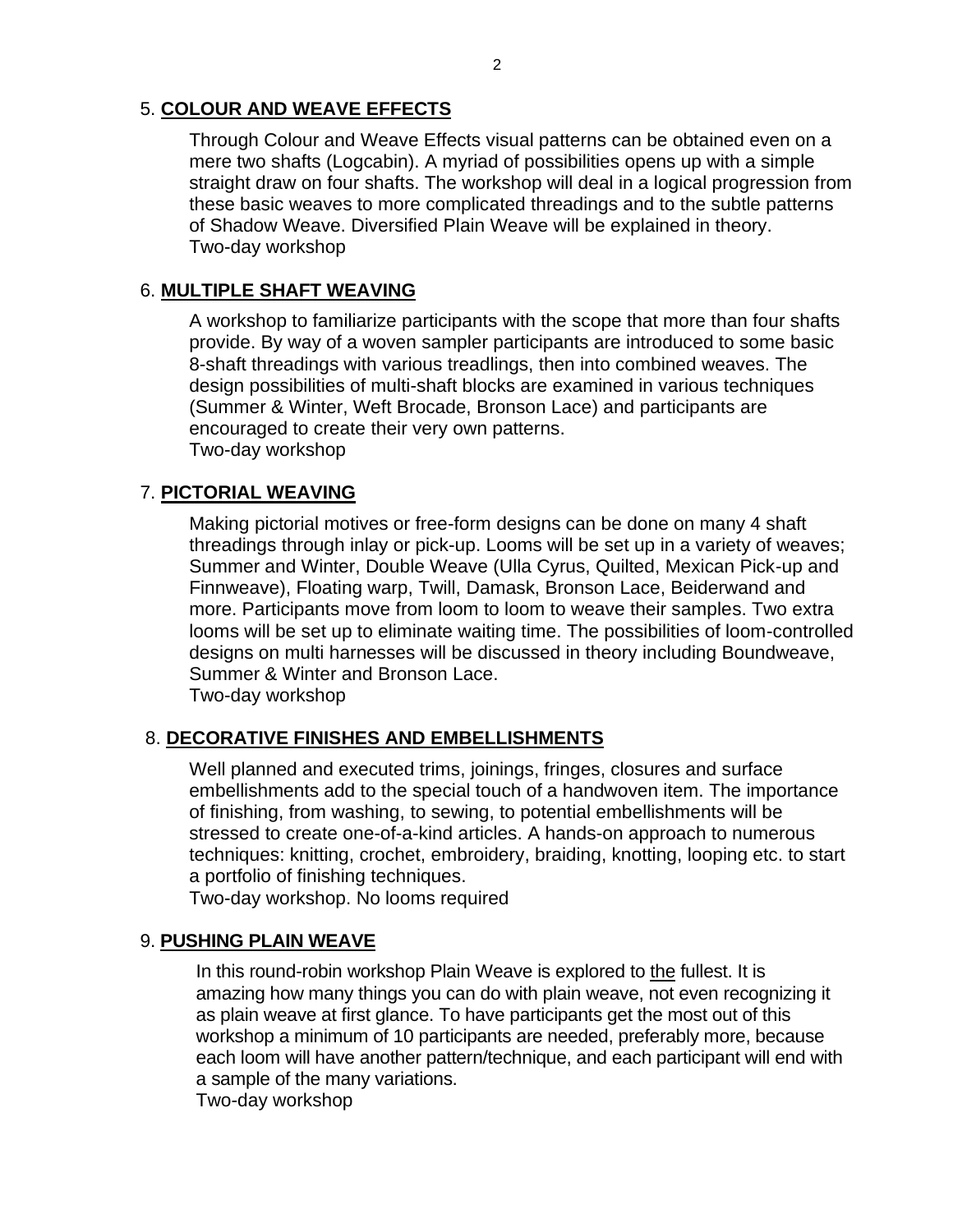#### 10. **HAND-MANIPULATED AND FLAT WEAVE RUGS**

The hand-manipulated techniques include Soumak, Chaining, Boutonné (Looping), Rya (Flossa) and Kelim. On the same warp Flat Weave techniques are explored in Plain Weave and Twill variations. Suggestions of suitable fibres, setts and weave structures for durable rugs will be offered. A range of finishing applications to secure warp ends will be extensively covered as well. Two-day workshop

## 11. **VARIOUS RUG TECHNIQUES**

This round-robin workshop offers a great variety of different rug techniques. To have participants get the most out of this workshop at least 10 participants are needed, because each loom will have another pattern/technique, and each participant will end up with a sample of the many variations. Two-day workshop

## 12. **TOTONICAPÁN**

Totonicapán is a rare weave, specific to the Guatemalan town of the same name: Totonicapán. The girdles woven and worn there in this technique are colourful, with small symbolic ancient figures. They are usually made on backstrap looms but can easily be reproduced on a 4-shaft table or floor loom. Totonicapán requires multi manual pick-up and is rather time-consuming; the effects however are worth the effort. The aim is to reproduce these traditional figures in a wall hanging. Designing original motifs will be part of the workshop. Two-day workshop

# 13. **TURNING TABLETS AND TWISTING THREADS**

Tablet or Card Weaving requires minimal expense on equipment and supplies. Participants will learn about the history, then discover the full scope of card weaving in a gradual progression from one single set of cards to multiple sets, interchanging cards, double and tubular weave, tapering and more. Emphasis will be on designing original patterns as well as how to incorporate the woven bands into a planned project. Various finishing and joining techniques will be explained.

Two-day workshop

## 14. **DRAFTING AND DESIGNING**

Students learn to fully understand the relationship between threading, tie-up, treadling and draw-down. Concepts of blocks, profile drafts, block substitution, skeleton tie-ups, turned drafts and blended drafts will be explained. Exercises include designing original patterns.

One-day workshop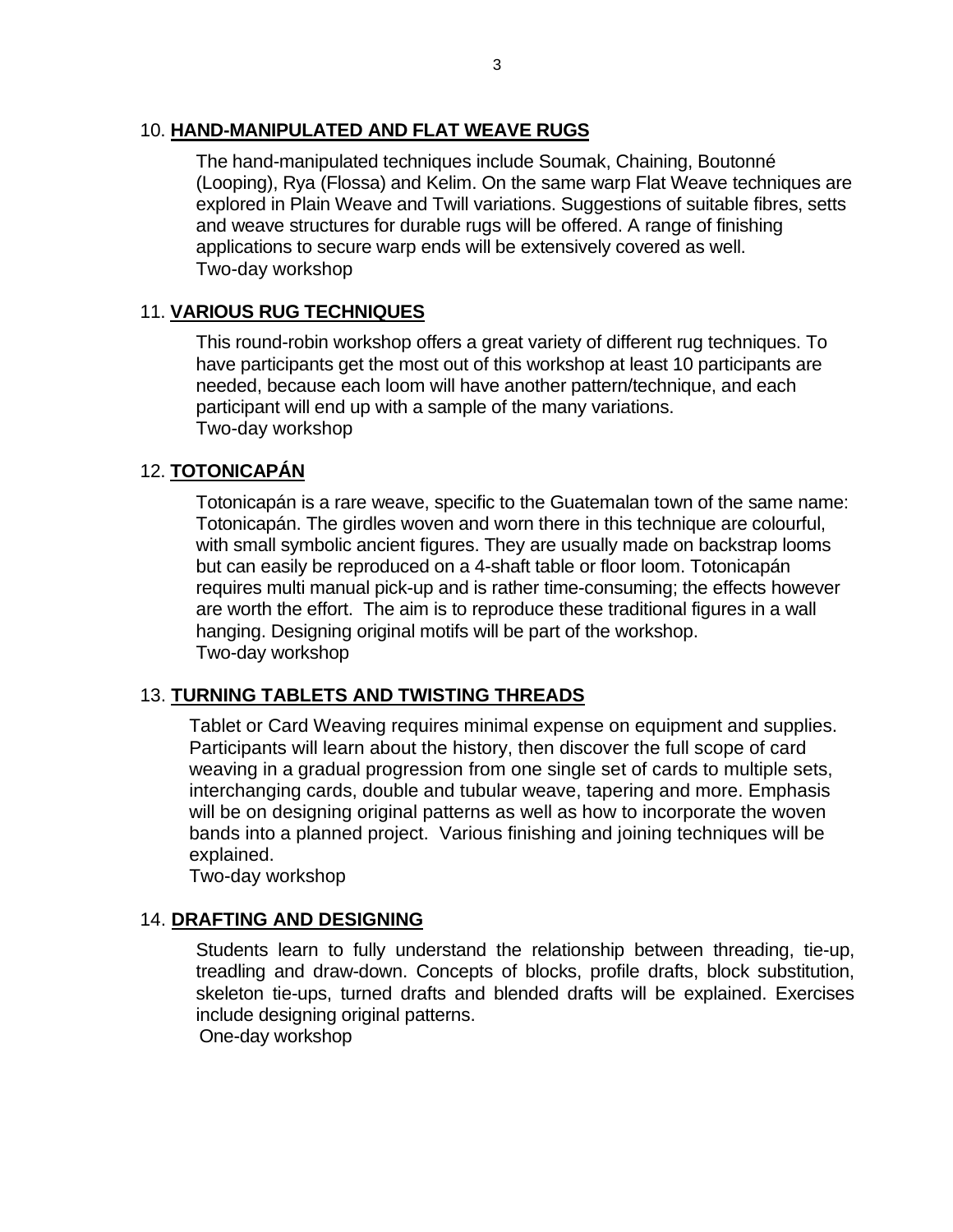### 15. **FABRIC ANALYSIS**

A swatch of fabric will be analyzed by the participants in respect to fibre content, colour distribution, weave structure, sett, sley, beat, etc. in order to reconstruct the cloth as closely as possible. Classification of drafts, modification of drafts and turned drafts will be studied. An overview of various weave structures and their particular tie-up is included.

One-day workshop. No looms required

#### 16. **TATTING**

 Tatting requires a motor skill that takes some practising before mastered. Once participants conquer the basic double loop of knotting they will learn how to read a pattern in order to be able to make lacy edgings, inserts, Christmas ornaments, etc.

One-day workshop; maximum of 10 participants

#### 17. **PRESENT, PRESENTING, PRESENTATION**

The importance how to present yourself and your work will be discussed, in particular in respect to OHS Homestudy Courses and In-Depth Studies. Other topics include preparing a resume, portfolio, grant application and entering a juried exhibition. Professionalism in business dealings, legalities, marketing and finances will all be part of this workshop.

One-day workshop

#### 18. **DESIGNING AND WEAVING TARTANS**

The weave structure of tartans - a 2/2 twill - is simple, yet the designing and process of weaving can be challenging. The history, culture and significance of Scottish clans and tartan weaving will be covered in this course. Much emphasis will be put on designing a pleasing plaid: the importance of placement of colours, scale, sett and drape. The procedure of having a new tartan design approved for registration or accreditation with the Scottish Tartans Society will also be discussed.

One-day workshop. No looms required

#### 19. **TRICKS OF THE TRADE: Establishing time saving disciplines**

In this enlightening presentation, we will discuss how to organize your workplace, maintain your equipment in good order and keep records of your finished projects. With proper management you will not only save time and materials, but also ensure superior results.

A demonstration will be given on dressing the loom by yourself in the most efficient way with many shortcuts and helpful suggestions. One-day workshop